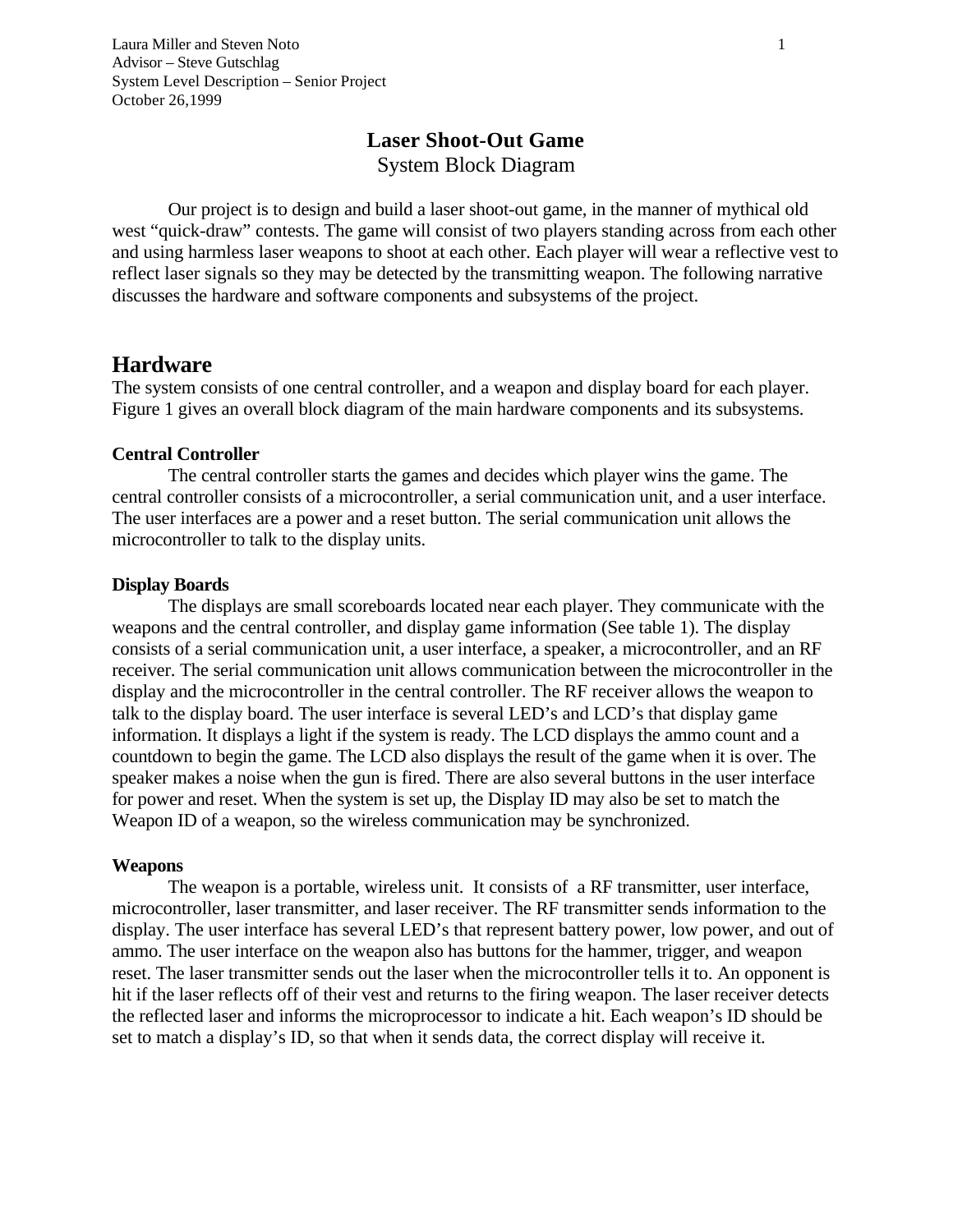Laura Miller and Steven Noto 2 Advisor – Steve Gutschlag System Level Description – Senior Project October 26,1999

### **Software**

Figures 2 through 4 show the proposed software flowcharts for this project. There are three separate algorithms, one for each microcontroller-driven component: the central controller, the display boards, and the players' weapons.

### **Central Controller**

Figure 2 shows the software flowchart for the central controller. This is a simple algorithm: When the system is turned on or the master reset button is pushed, the processor will first initialize itself. It will then transmit a signal to the display boards, telling them to reset, in preparation for a game. The processor will then wait for the displays to respond with ready signals. After both display boards are ready, it will broadcast a "game start" signal, and let the other microcontrollers run the game. The central controller then waits for one "hit" signal (a game victory) or two "out of ammo" signals (a tie) from the display boards. When one of these situations happen, the central controller broadcasts the game results, and waits for the next game.

### **Display Boards**

The algorithm for the display board is shown in figure 3. When a display board is turned on, or when it receives a "reset" signal from the central controller, it will power-up and initialize, clearing the LCD display. It will then wait for a "game start" signal, which is generated by a player pushing a button on the display board. It will also wait for a "gun ready" signal from the player's weapon, to ensure that the wireless communication link works. After that is received, the display board transmits a ready signal to the central controller, and when the central controller responds with its "game start" signal, the game begins, and the display will show a countdown for each player to draw their weapon.

At this point, the display board's microcontroller waits for further communications from the weapon or central controller. As the interrupt-handler flowcharts show, if a signal is received from the gun (shot, hit, or out of ammo), the processor will take the appropriate action. Also, when a signal is received from the central controller (Game reset, win, loss, or tie), the processor will perform the necessary end-of-game actions and return to waiting for a new game.

### **Weapons**

Figure 4 shows the flowchart for each weapon's microcontroller. Because the gun has a wireless transmitter but not a receiver, it operates in isolation and transmits signals that the display board will analyze for the game. Each signal is prefaced by the weapon's Weapon ID (set to match a display's ID) so that the matching display will know it's being addressed. When the weapon is turned on, it initializes and waits for the "gun reset" button to be pushed. When this occurs the weapon transmits a "gun ready" signal so the display board can verify the wireless transmission. Then the gun is ready to fire. When the hammer is "pulled" and the trigger pressed, a "shot" signal is sent. The microcontroller then uses the laser to transmit a pulse. If the pulse is reflected and received properly, a hit is scored, and a "hit" signal is sent. Then the microcontroller returns to waiting for another trigger-pull or reset. There is also an interrupt handler in each weapon to light a "low power" LED and warn the display if the battery voltage falls below a certain minimum level.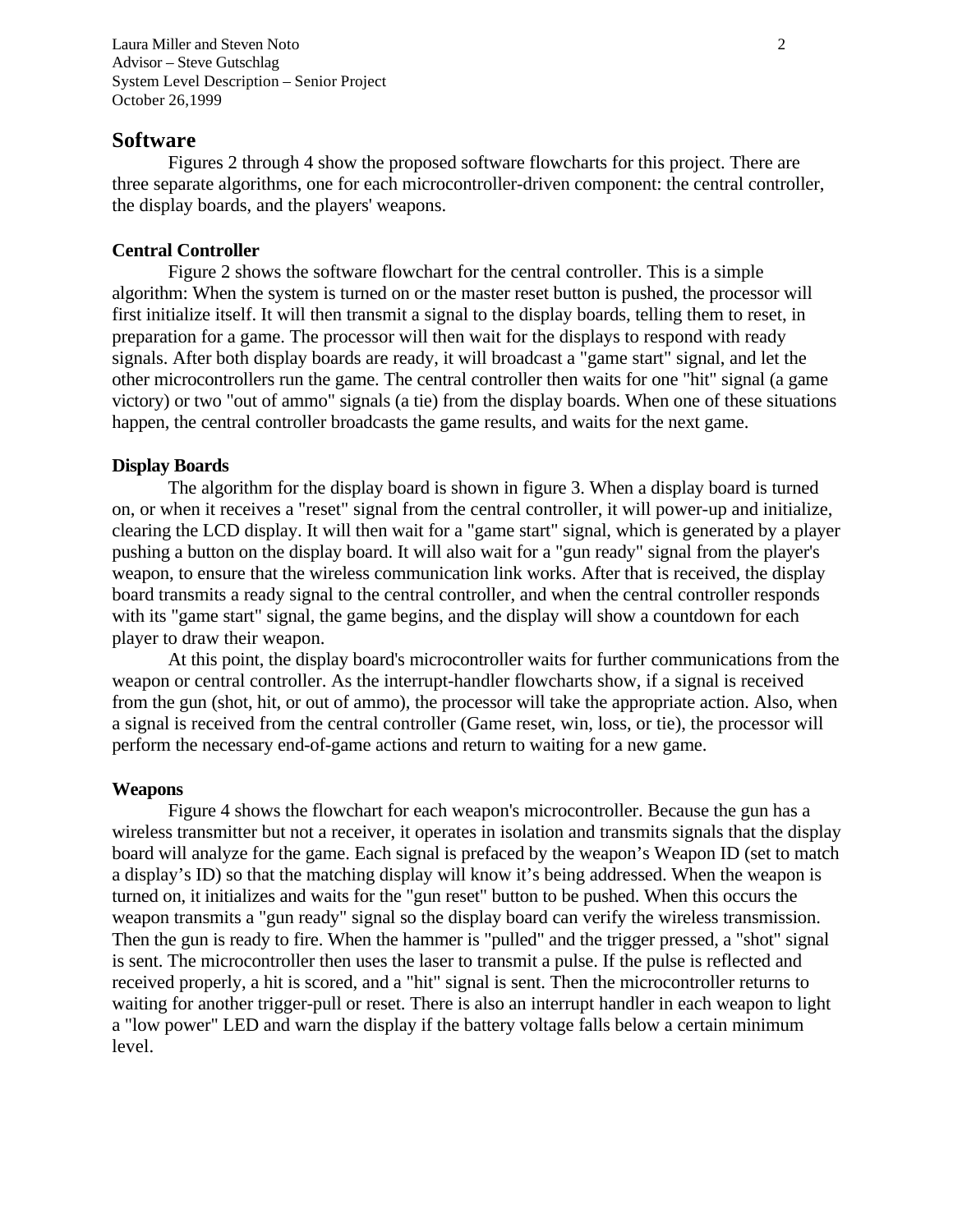|  |  | Table $1$ – Description of Inputs and Outputs |  |  |
|--|--|-----------------------------------------------|--|--|
|--|--|-----------------------------------------------|--|--|

| <b>Signal Name</b>              | <b>Input/Output</b> | <b>Description</b>                                |
|---------------------------------|---------------------|---------------------------------------------------|
| <b>Central Controller</b>       |                     |                                                   |
| Power                           | Input               | Power provided by a wall outlet                   |
| <b>Reset Central Controller</b> | Input               | Button pushed to reset the entire game            |
| <b>Displays</b>                 |                     |                                                   |
| Power                           | Input               | Power provided by a wall outlet                   |
| Disaply ID                      | Input               | ID Number to match Display and Weapon             |
| <b>Begin Game</b>               | Output              | Row of LED's counts down to game start            |
| Speaker                         | Output              | Makes sound effects for gun noises                |
| Ammo Count                      | Output              | Displays remaining ammo count on LCD              |
| Win/Lose                        | Output              | Displays outcome of game on LCD                   |
| <b>Weapon Ready</b>             | Output              | LED lights up from when the weapon is reset until |
|                                 |                     | the game is over                                  |
| <b>Weapons</b>                  |                     |                                                   |
| <b>Battery Power</b>            | Input               | Power provided by a battery                       |
| Reset                           | Input               | Button pushed to reset gun in order to start game |
| Hammer                          | Input               | Button pushed to cock the gun                     |
| Trigger                         | Input               | Button pushed to fire the gun                     |
| <b>Laser Receiver</b>           | Input               | Sensor used to detect reflected laser beam        |
| Weapon ID                       | Input               | ID Number to match Display and Weapon             |
| <b>Laser Transmitter</b>        | Output              | Emits laser beam when the gun is fired            |
| Low Power                       | Output              | LED lights up when battery voltage is low         |
| Power                           | Output              | LED lights up when gun is on                      |

# Table 2 – Coaxial Cable Signal Description

| <b>Signal Name</b> | <b>Direction</b>        | <b>Description</b>                             |
|--------------------|-------------------------|------------------------------------------------|
| <b>Game Reset</b>  | From Central Controller | Resets entire system                           |
|                    | to Displays             |                                                |
| Game Start         | From C.C. to Displays   | Starts countdown to beginning of game          |
| Game Winner        | From C.C. to Displays   | Reports game outcome                           |
| Display/Gun Ready  | From Display to C.C.    | Tells C.C. that display and weapon are ready   |
| Target Hit         | From Display to C.C.    | Tells C.C. that player hit opponent            |
| Weapon Out of      | From Display to C.C.    | Tells C.C. that player has shot all six rounds |
| Ammo               |                         |                                                |

Table 3 – RF Link Signal Description

| <b>Signal Name</b>  | <b>Direction</b>       | <b>Description</b>                             |
|---------------------|------------------------|------------------------------------------------|
| <b>Weapon Reset</b> | From Weapon to Display | Tells display that weapon and player are ready |
|                     |                        | to start a game                                |
| Weapon Fire         | From Weapon to Display | Tells display to decrease ammo count and       |
|                     |                        | make gunfire sound effect                      |
| Target Hit          | From Weapon to Display | Tells display that player hit opponent         |
| Low Power           | From Weapon to Display | Tells display that weapon battery voltage low  |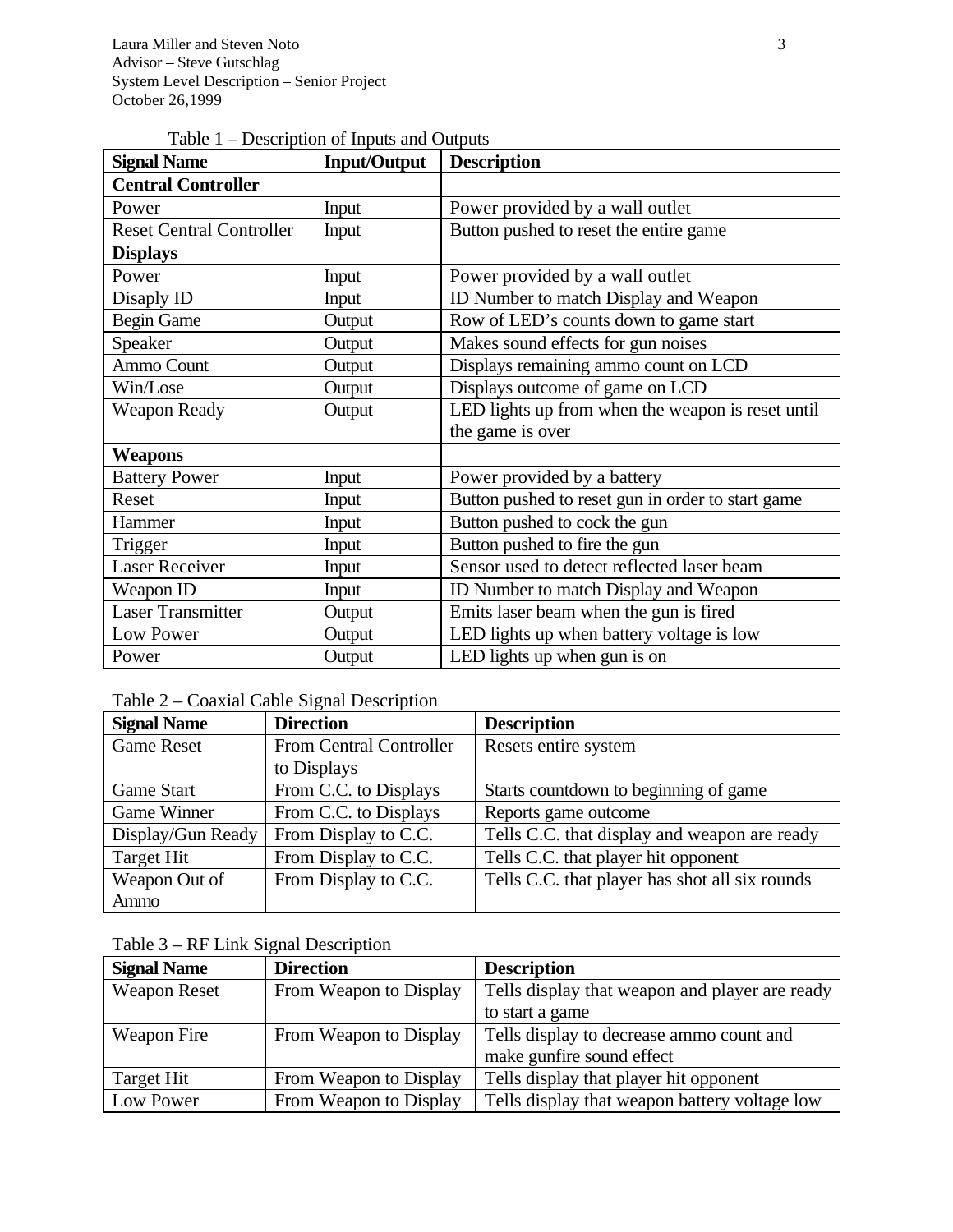

Figure 1 - Hardware block diagram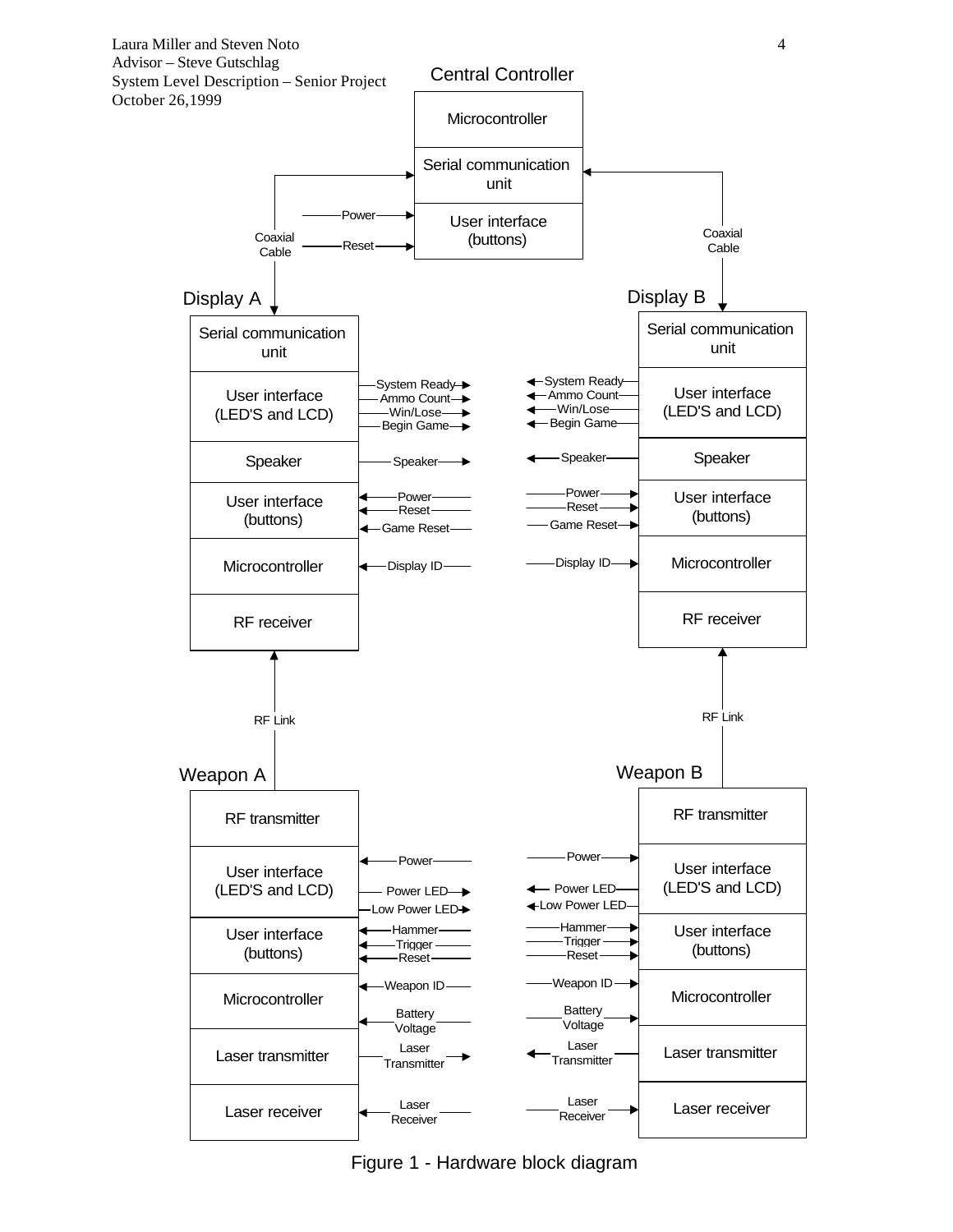Laura Miller and Steven Noto 5 Advisor – Steve Gutschlag System Level Description – Senior Project October 26,1999



Figure 2 - Central Controller flowchart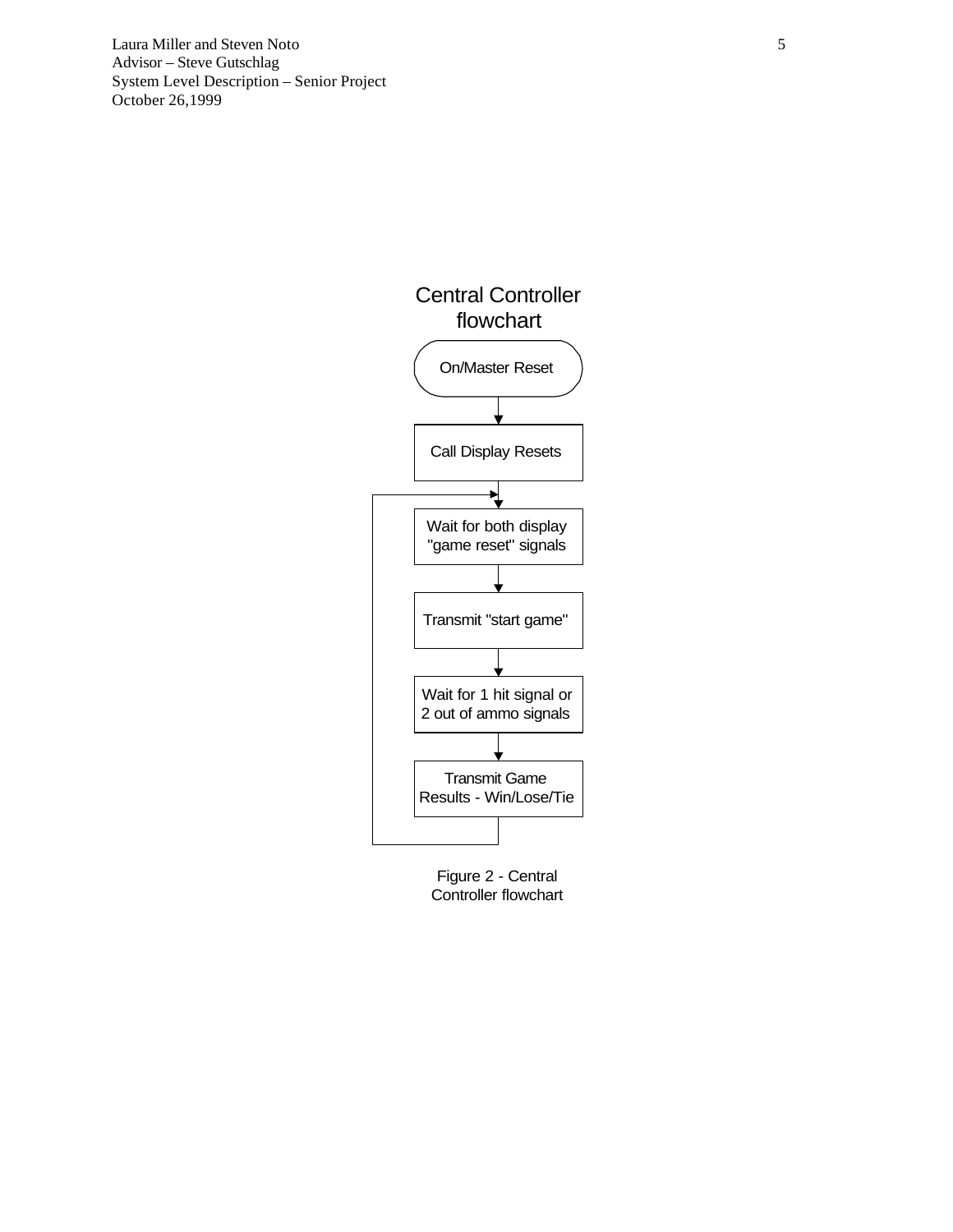Laura Miller and Steven Noto 6 Advisor – Steve Gutschlag System Level Description – Senior Project October 26,1999

## Display Flowchart



Figure 3 - Display Software flowchart

## Interrupts from gun